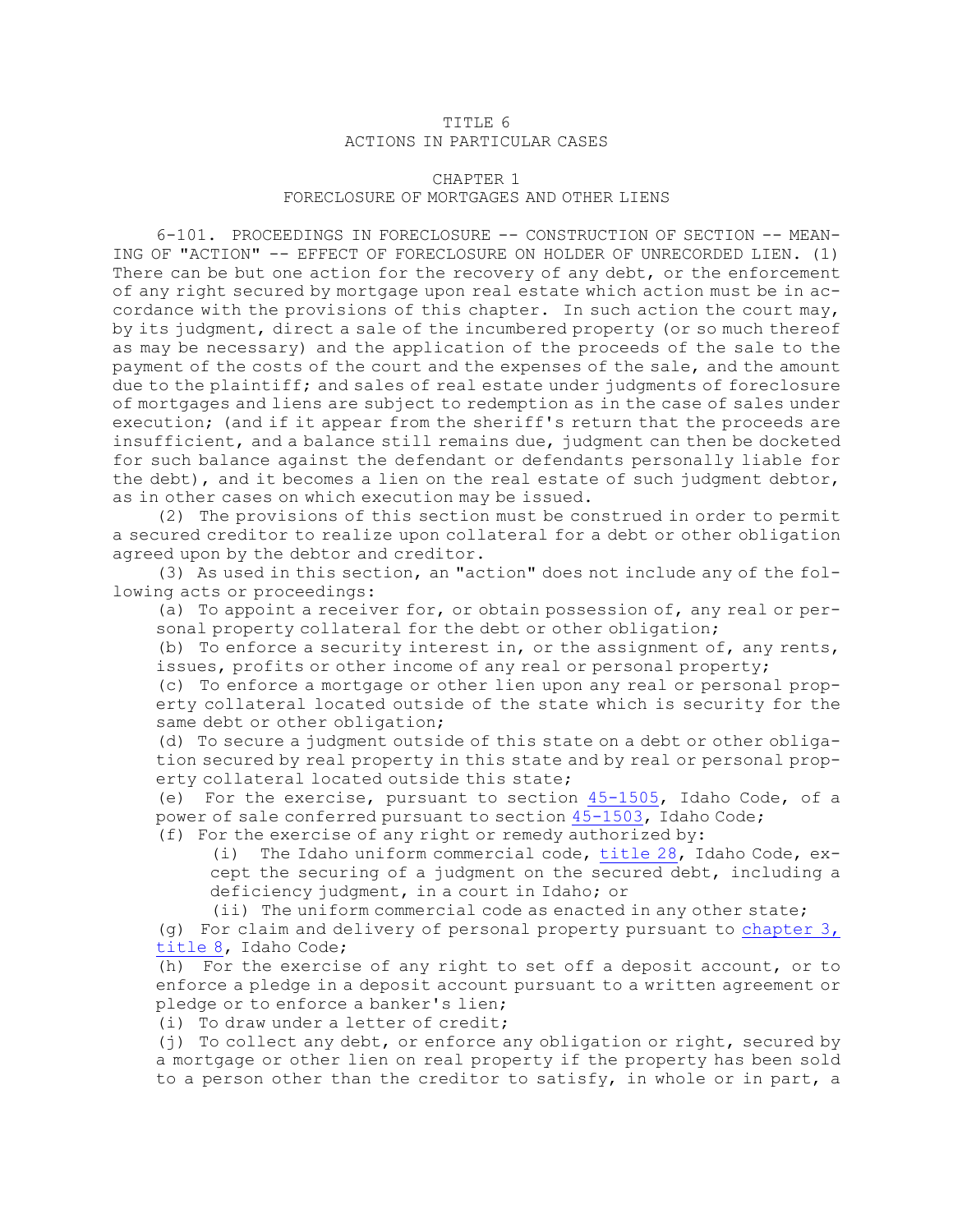debt or other obligation or right secured by <sup>a</sup> senior mortgage or other senior lien on the property;

(k) Relating to any proceeding in bankruptcy, including the filing of <sup>a</sup> proof of claim, seeking relief from an automatic stay and any other action to determine the amount or validity of <sup>a</sup> debt or other obligation;

(l) For filing <sup>a</sup> claim pursuant to the Idaho uniform probate code, [title](https://legislature.idaho.gov/statutesrules/idstat/Title15/) [15](https://legislature.idaho.gov/statutesrules/idstat/Title15/), Idaho Code, or to enforce such <sup>a</sup> claim which has been disallowed;

(m) Which does not include the collection of the debt or enforcement of the obligation or realization of the collateral securing the debt or other obligation;

(n) Which is exempted from the provisions of this section by specific statute;

(o) To recover costs of suit, costs and expenses of sale, attorney fees and other incidental relief in connection with any action authorized in this subsection.

(4) No person holding <sup>a</sup> conveyance from or under the mortgagor of the property mortgaged, or having <sup>a</sup> lien thereon, which conveyance or lien does not appear of record in the proper office at the commencement of the action, need be made <sup>a</sup> party to such action; and the judgment therein rendered, and the proceedings therein had, are as conclusive against the party holding such unrecorded conveyance or lien as if he had been made <sup>a</sup> party to the action.

[(6-101) C.C.P. 1881, sec. 468; R.S., R.C., & C.L., sec. 4520; C.S., sec. 6949; I.C.A., sec. 9-101; am. 1967, ch. 272, sec. 1, p. 745; am. 1993, ch. 281, sec. 1, p. 949.]

6-102. DISPOSITION OF SURPLUS MONEY. If there be surplus money remaining after payment of the amount due on the mortgage, lien or encumbrance, with costs, the court may cause the same to be paid to the person entitled to it, and in the meantime may direct it to be deposited in court.

[(6-102) C.C.P. 1881, sec. 469; R.S., R.C., & C.L., sec. 4521; C.S., sec. 6950; I.C.A., sec. 9-102.]

6-103. PARTIAL SALES. If the debt for which the mortgage, lien or encumbrance is held is not all due, but is payable in instalments, whether such debt be evidenced by one (1) or more principal notes or otherwise, such mortgage, lien or encumbrance may be foreclosed, at the election of the holder thereof, for the instalment or instalments due, or for taxes or other charges or obligations which the mortgage provides shall be paid by the mortgagor, and the court may by its judgment direct <sup>a</sup> sale of the encumbered property or of the equity of defendants therein, or so much thereof as may be necessary, to satisfy the amount due for such instalment, charge or obligation, which sale shall be subject to the unpaid balance of said mortgage, lien or encumbrance not reduced to judgment, and such mortgage, lien or encumbrance shall otherwise remain in full force and effect, and the holder thereof shall have the right to foreclose for the balance of the same or any part thereof, notwithstanding the provisions of section [6-101](https://legislature.idaho.gov/statutesrules/idstat/Title6/T6CH1/SECT6-101). The remedy herein provided shall be cumulative and not exclusive. Provided, that no deficiency judgment shall be taken under the second or any subsequent foreclosure under any such mortgage, lien or encumbrance.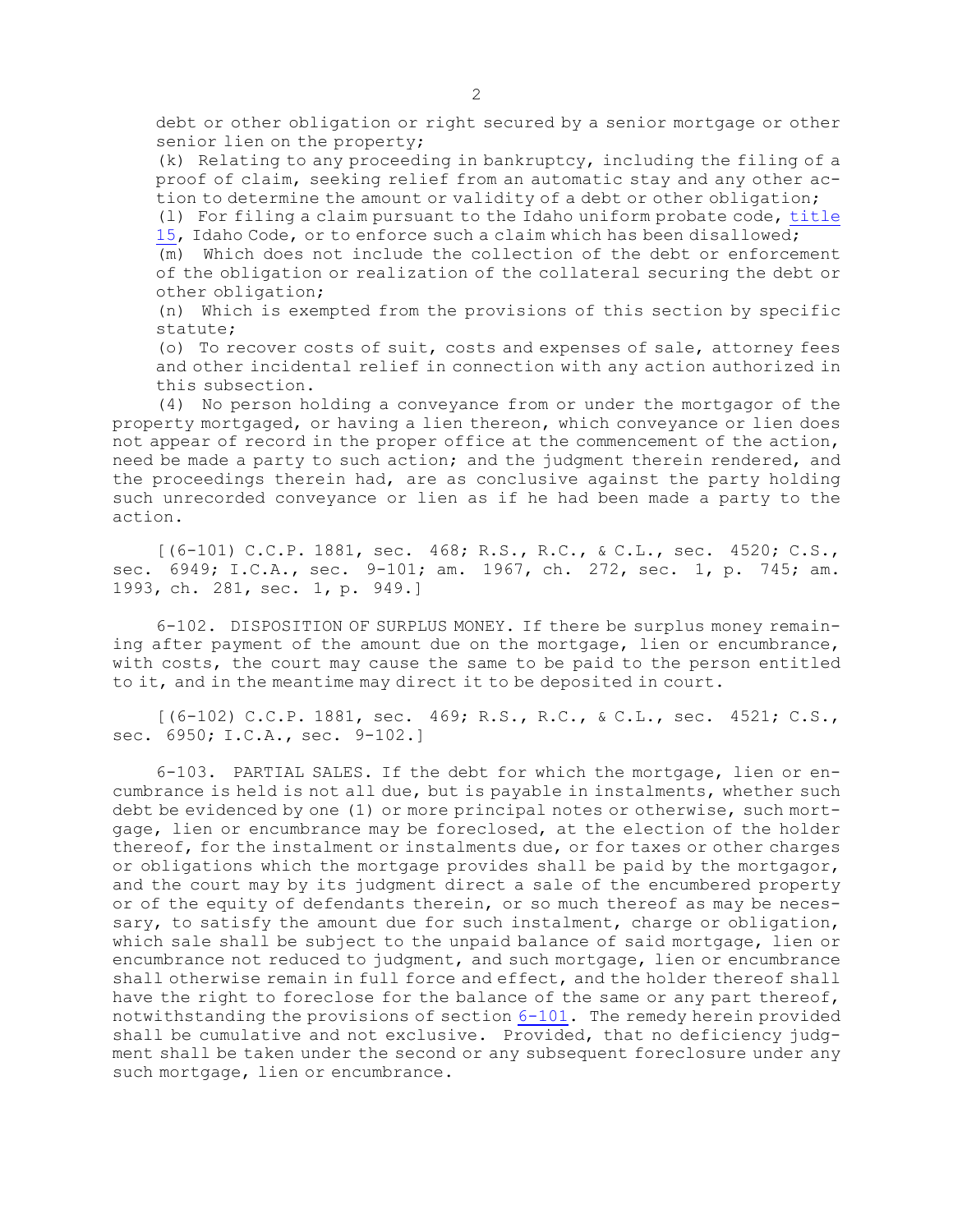[(6-103) C.C.P. 1881, sec. 470; R.S., R.C., & C.L., sec. 4522; C.S., sec. 6951; am. 1927, ch. 155, sec. 1, p. 209; I.C.A., sec. 9-103.]

6-104. MORTGAGE NOT A CONVEYANCE. A mortgage of real property shall not be deemed <sup>a</sup> conveyance, whatever its terms, so as to enable the owner of the mortgage to recover possession of the real property without <sup>a</sup> foreclosure sale.

[(6-104) R.S. 1887, R.C., & C.L., sec. 4523; C.S., sec. 6952; I.C.A., sec. 9-104.]

6-105. EXECUTION UNDER FORECLOSURE ON PROPERTY IN MORE THAN ONE COUNTY. In all actions to foreclose <sup>a</sup> mortgage or other lien upon real property, where such real property is situated partly in one county and partly in another county, within the state of Idaho, the sheriff of the county in which such action is commenced and where the decree therein is rendered and entered, shall have the power and it is hereby made his duty to enforce execution issued upon such decree in the same manner as if the whole of such real property was situated in the county in which such action was commenced and where the decree therein was rendered and entered.

[(6-105) 1909, p. 171, sec. 1; reen. C.L., sec. 4524; C.S., sec. 6953; I.C.A., sec. 9-105.]

6-106. DUTY OF CLERK ON RETURN OF EXECUTION. Upon the return of such execution by the sheriff, the clerk of the district court issuing the same shall file such execution as in other cases, and as county recorder shall record said execution and return as in other cases of sales of real property. Immediately after such execution and return has been so recorded, as such county recorder he shall prepare <sup>a</sup> copy of such execution and return and certify the same, which shall be sent by United States mail, postage prepaid, to the county recorder of the other county or counties in which <sup>a</sup> portion of such real property is situated, and the county recorder of such county or counties shall record such execution and return with the certificate thereto, as in other cases upon the return of executions where real property has been sold.

[(6-106) 1909, p. 171, sec. 2; reen. C.L., sec. 4525; C.S., sec. 6954; I.C.A., sec. 9-106.]

6-107. CERTIFICATES OF SALE. The said sheriff making such sale shall make as many certificates of such sale as there are counties in which such real property is situated, adding <sup>a</sup> sufficient number to deliver one to each purchaser of such real property. The sheriff shall deliver one of such certificates to each purchaser of such real property, and shall file one with the county recorder of the county where such sale was made; and he shall also send one to each of the county recorders of the several counties in which any portion of said real estate is situated, by United States mail, prepaying the postage thereon. Such certificates of sale shall be filed and recorded by the several county recorders as is now provided by law in sales of real property under execution.

[(6-107) 1909, p. 171, sec. 3; reen. C.L., sec. 4526; C.S., sec. 6955; I.C.A., sec. 9-107.]